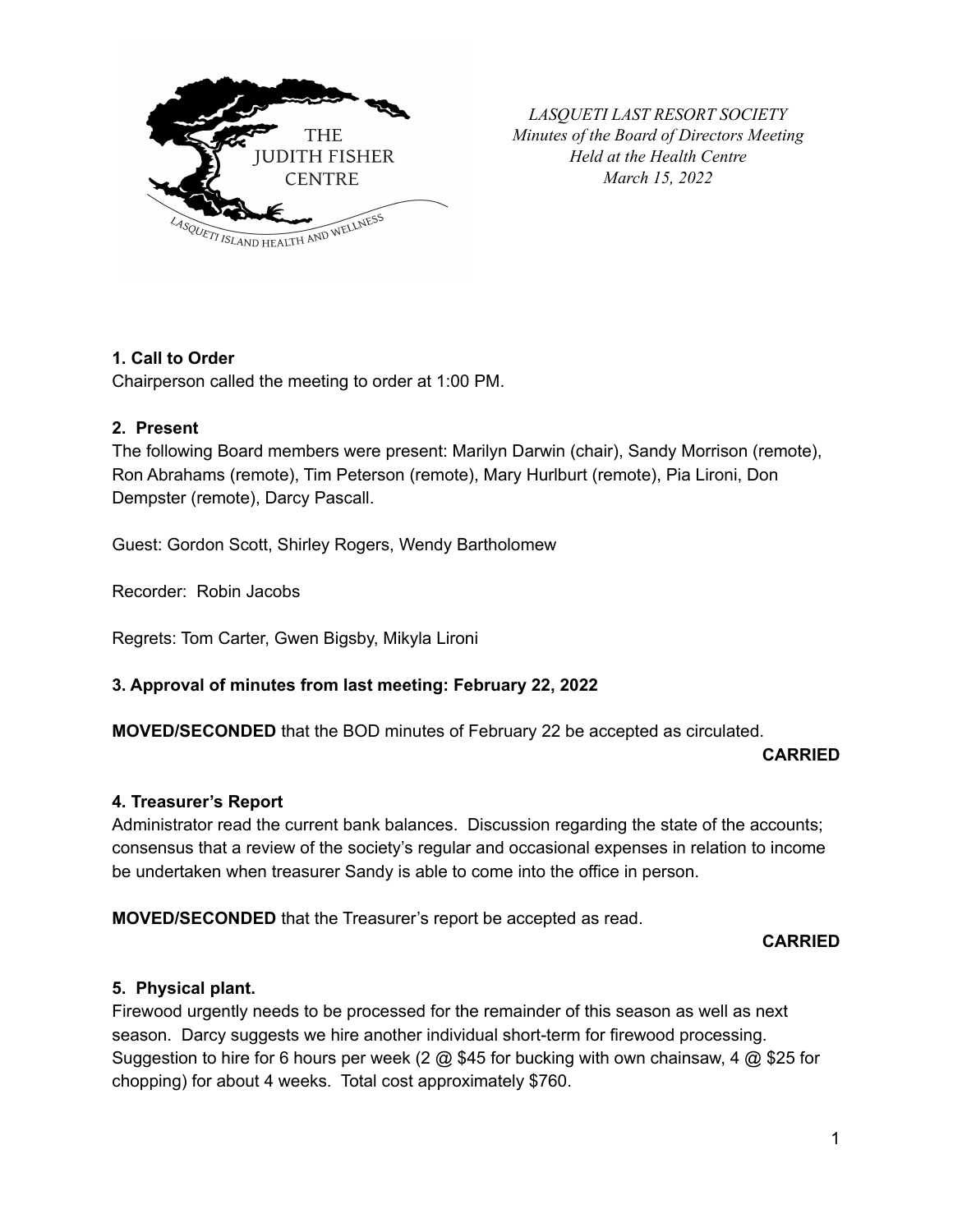Also, maintenance costs will likely need to increase over the winter, as more wood and more boiler feedings will be required, perhaps 3 or even 4 burns per day (as opposed to 2 currently). This would be an annual cost increase of about \$3K-5K. Because this is within the maintenance needs, consensus is that a motion is not needed. Darcy will coordinate with Robin to post the temporary work to the community for expressions of interest.

# **6. Request from LINC (Gordon Scott)**

LINC is looking for office space and storage for tools. Various options are discussed, including using the meeting room on a week-by-week basis, or sharing the nurse office. Currently the LINC office administrator works once per week on Wednesday, approximately 10-2. One or two LINC directors might come to work with the admin. LINC wonders whether LLRS would consider allowing them to partially finish the outdoor storage room to add a small office space there. Working out of the meeting room as suggested probably won't work for LINC. The board agrees to consider the request and respond to LINC after internal discussion.

Our zoning may be restrictive of the choices LLRS can make regarding use of space, and renting office space may not be an option. The possibility of exploring amending the zoning was raised, in which case Tim (as Islands Trustee) would recuse himself from meetings and discussions. Possibility of adding potential sources of revenue in the future. Tim to send Robin contact information for Islands Trust planner to ask zoning questions. Don volunteers to lead communications with Trust regarding zoning possibilities.

# **7. Building committee report**

Shirley reported for the committee. Committee continues working towards a June 1st move-in date. Cabinets, countertops, external siding, and more still need to be completed. Costs, particularly of materials and transportation, are rising swiftly. The committee is requesting additional funds be added to the duplex budget to ensure they can meet their completion target. They are requesting an increase of \$20K.

Discussion: directors are supportive of the committee and are committed to completion of duplex. Analysis of the current financial situation needs to take place before the full amount can be transferred. Sandy returns to Lasqueti next week and can hopefully lead a review of the society's finances and recommend a course of action.

**MOVED (Sandy/Darcy):** That the LLRS transfer \$10K from the business investment account to the operating account, and increase the budget allocation to the building committee by \$5K effective today.

# **CARRIED**

# **8. Policy update: masks at JFC**

Following recent public health policy changes, the JFC mask policy is reviewed. Masks are now "at your discretion" in the JFC, except for on clinic days when they are mandatory, per consultation with Dianne. Robin will update community to explain policy.